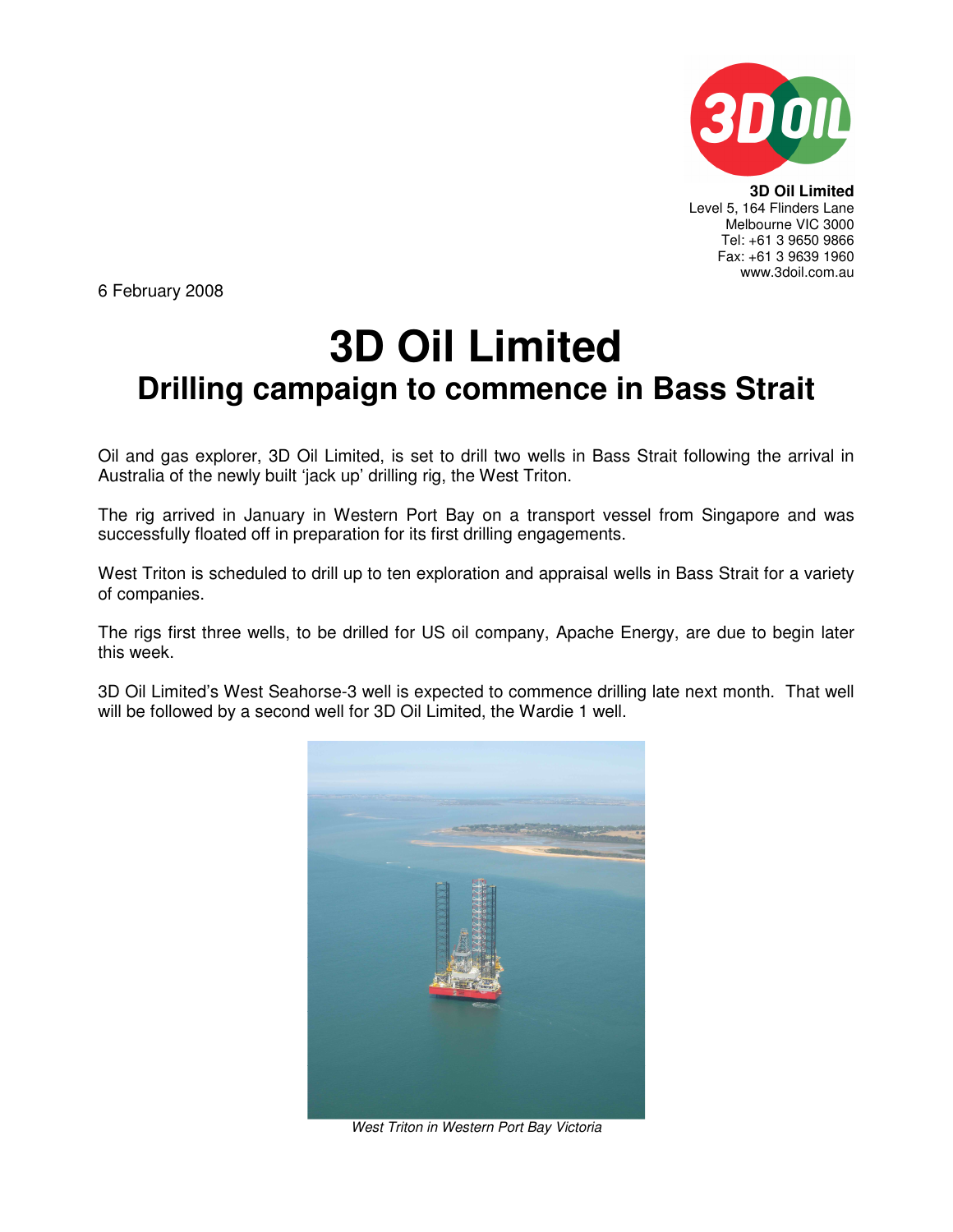The Wardie structure is interpreted to contain potential additional oil reserves, which could ultimately be produced via the facilities to be established by 3D Oil on the West Seahorse field. Latest mapping indicates that it may in fact be larger than West Seahorse.

Worley Parsons has been commissioned by 3D Oil Limited to conduct a pre FEED (Front End Engineering and Design) study of the feasibility and costs associated with development options for the proposed West Seahorse development,

Under the development scenario envisaged West Seahorse will be developed as a stand alone option using an unmanned well-head platform with the oil piped to a small onshore stabilisation plant in Gippsland.

3D Oil Limited is the operator and 100% equity holder in two permits in Bass Strait; Vic/P57 in the Gippsland Basin, Victoria and T41-P in the Bass Basin, Tasmania.

The company is currently undertaking well planning, in conjunction with Australian Drilling Associates, operator of the West Triton rig, for the two wells.

Both wells will be drilled from the one location reducing rig down time and providing cost-effective commercialisation of the Wardie prospect in the event of a discovery.

## **West Seahorse Background**

The West Seahorse field lies within permit VIC/P57 approximately 2 km to the west of the producing Seahorse field.

West Seahorse-1 drilled in 1981, by Hudbay Oil Australia Limited followed the oil discovery in the neighbouring Seahorse field by Esso in 1978. The well intersected three separate oil accumulations with a potential fourth untested. The uppermost zone, within the top of Latrobe Group, flowed 1800 bopd. The current interpretation of the West Seahorse field shows it to be substantially larger than interpreted by previous operators.

Furthermore the West Seahorse-2 well appears to be located on the edge of the field, suggesting that larger hydrocarbon intersections might be encountered higher on the structure. The neighbouring Seahorse field has produced oil since 1990/1991 through a subsea completion connected to the Barracouta platform. A recent work-over of the Seahorse-1 well (2005) resulted in the well's return to production at 4000 bopd following a period of declining oil production.

VIC/P57 is flanked to the south by several oil and gas fields including the giant Barracouta and Snapper gas fields as well as the smaller Golden Beach, Mulloway/Whiptail, Seahorse, Wirrah, Whiting, Emperor and Sweetlips fields. Four recent wells have intersected hydrocarbons in areas adjacent to VIC/P57: Longtom-2 and 3, Grayling-1 and West Moonfish-1. West Seahorse

## **West Seahorse Field: Development Concept**

Assuming successful delineation drilling, the development of the West Seahorse field is expected to be based on an unmanned monotower producing from a single well with the potential for add-on including Wardie-1. The well is expected to produce at an initial oil rate of 4,200 stb/day/well and decline harmonically. The field is expected to produce for ten years. The well fluid will be exported to an onshore processing plant via eight inch pipeline. The produced solution gas will be dehydrated, recompressed and piped (via 2.5 inch pipeline) to the monotower for gas lift. The onshore facility will include crude stabilization, water treatment, chemical injection and utilities.